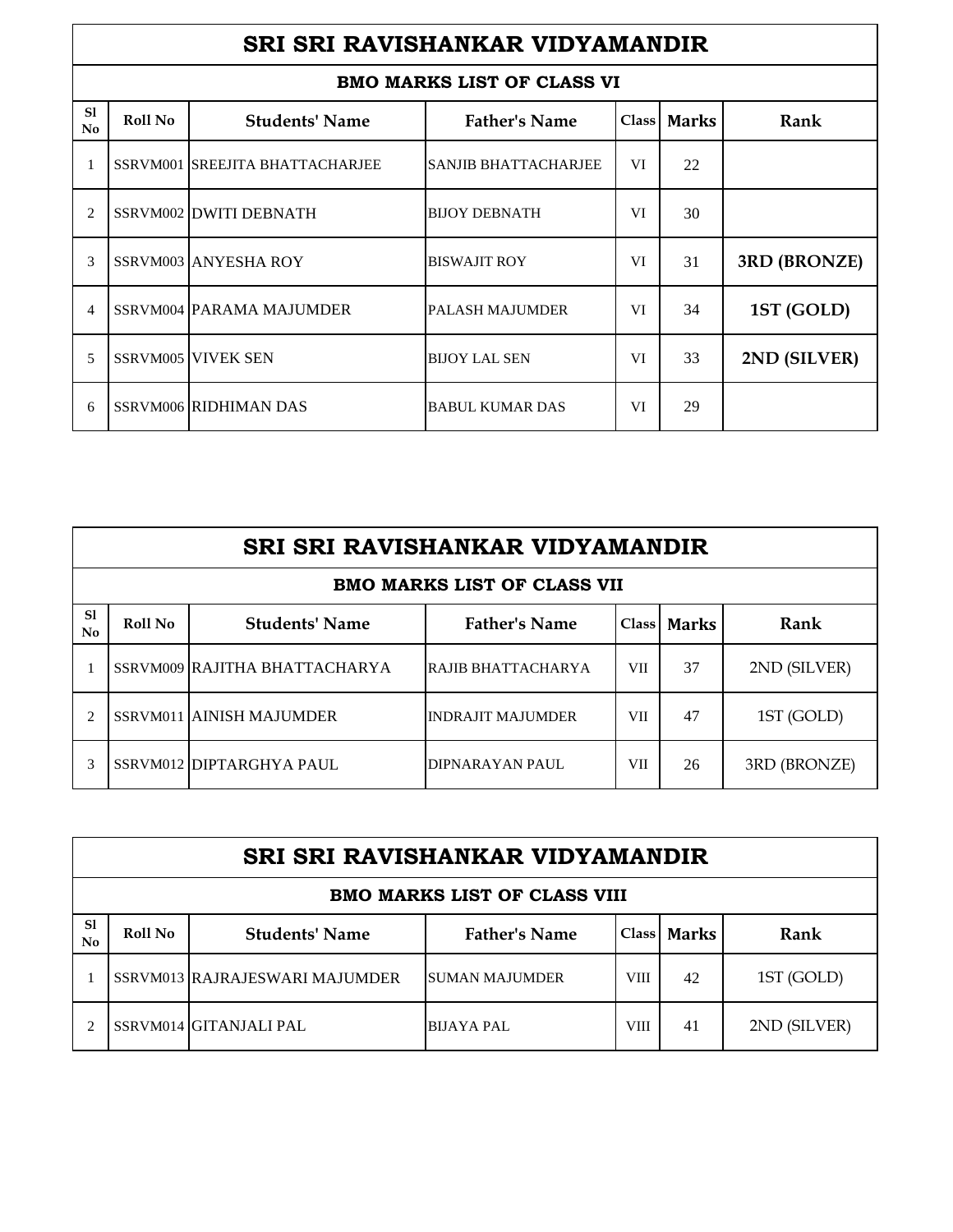|                      | SRI SRI RAVISHANKAR VIDYAMANDIR |                                 |                                   |    |               |              |  |  |  |
|----------------------|---------------------------------|---------------------------------|-----------------------------------|----|---------------|--------------|--|--|--|
|                      |                                 |                                 | <b>BSO MARKS LIST OF CLASS VI</b> |    |               |              |  |  |  |
| S1<br>N <sub>0</sub> | Roll No                         | <b>Students' Name</b>           | <b>Father's Name</b>              |    | Class   Marks | Rank         |  |  |  |
|                      |                                 | SSRVM001 SREEJITA BHATTACHARJEE | <b>SANJIB BHATTACHARJEE</b>       | VI | 33            | 1ST (GOLD)   |  |  |  |
| $\mathfrak{D}$       |                                 | <b>SSRVM005 VIVEK SEN</b>       | <b>BIJOY LAL SEN</b>              | VI | 22            | 3RD (BRONZE) |  |  |  |
| $\mathcal{R}$        |                                 | <b>SSRVM006 RIDHIMAN DAS</b>    | <b>BABUL KUMAR DAS</b>            | VI | 23            | 2ND (SILVER) |  |  |  |
| 4                    |                                 | SSRVM007 SWAPNAJIT SAHA         | <b>BISWAJIT SAHA</b>              | VI | Abs           |              |  |  |  |

|          | SRI SRI RAVISHANKAR VIDYAMANDIR                                                   |                                |                                    |            |    |              |  |  |  |
|----------|-----------------------------------------------------------------------------------|--------------------------------|------------------------------------|------------|----|--------------|--|--|--|
|          |                                                                                   |                                | <b>BSO MARKS LIST OF CLASS VII</b> |            |    |              |  |  |  |
| S1<br>No | <b>Father's Name</b><br><b>Students' Name</b><br>Rank<br>Roll No<br>Class   Marks |                                |                                    |            |    |              |  |  |  |
|          |                                                                                   | SSRVM009 RAJITHA BHATTACHARYA  | RAJIB BHATTACHARYA                 | VII        | 30 | 3RD (BRONZE) |  |  |  |
| 2        |                                                                                   | SSRVM010 ANNOUSHKA CHAKRABORTY | ARUNJYOTI CHAKRABOTY               | <b>VII</b> | 29 |              |  |  |  |
| 3        |                                                                                   | SSRVM011 AINISH MAJUMDER       | <b>INDRAJIT MAJUMDER</b>           | <b>VII</b> | 36 | 1ST (GOLD)   |  |  |  |
| 4        |                                                                                   | SSRVM012 DIPTARGHYA PAUL       | DIPNARAYAN PAUL                    | <b>VII</b> | 33 | 2ND (SILVER) |  |  |  |

|          | SRI SRI RAVISHANKAR VIDYAMANDIR     |                                |                        |             |             |              |  |  |  |
|----------|-------------------------------------|--------------------------------|------------------------|-------------|-------------|--------------|--|--|--|
|          | <b>BSO MARKS LIST OF CLASS VIII</b> |                                |                        |             |             |              |  |  |  |
| S1<br>No | Roll No                             | <b>Students' Name</b>          | <b>Father's Name</b>   |             | Class Marks | Rank         |  |  |  |
|          |                                     | SSRVM013 RAJRAJESWARI MAJUMDER | <b>ISUMAN MAJUMDER</b> | <b>VIII</b> | 34          | 1ST (GOLD)   |  |  |  |
|          |                                     | SSRVM014 GITANJALI PAL         | <b>BIJAYA PAL</b>      | VIII        | 33          | 2ND (SILVER) |  |  |  |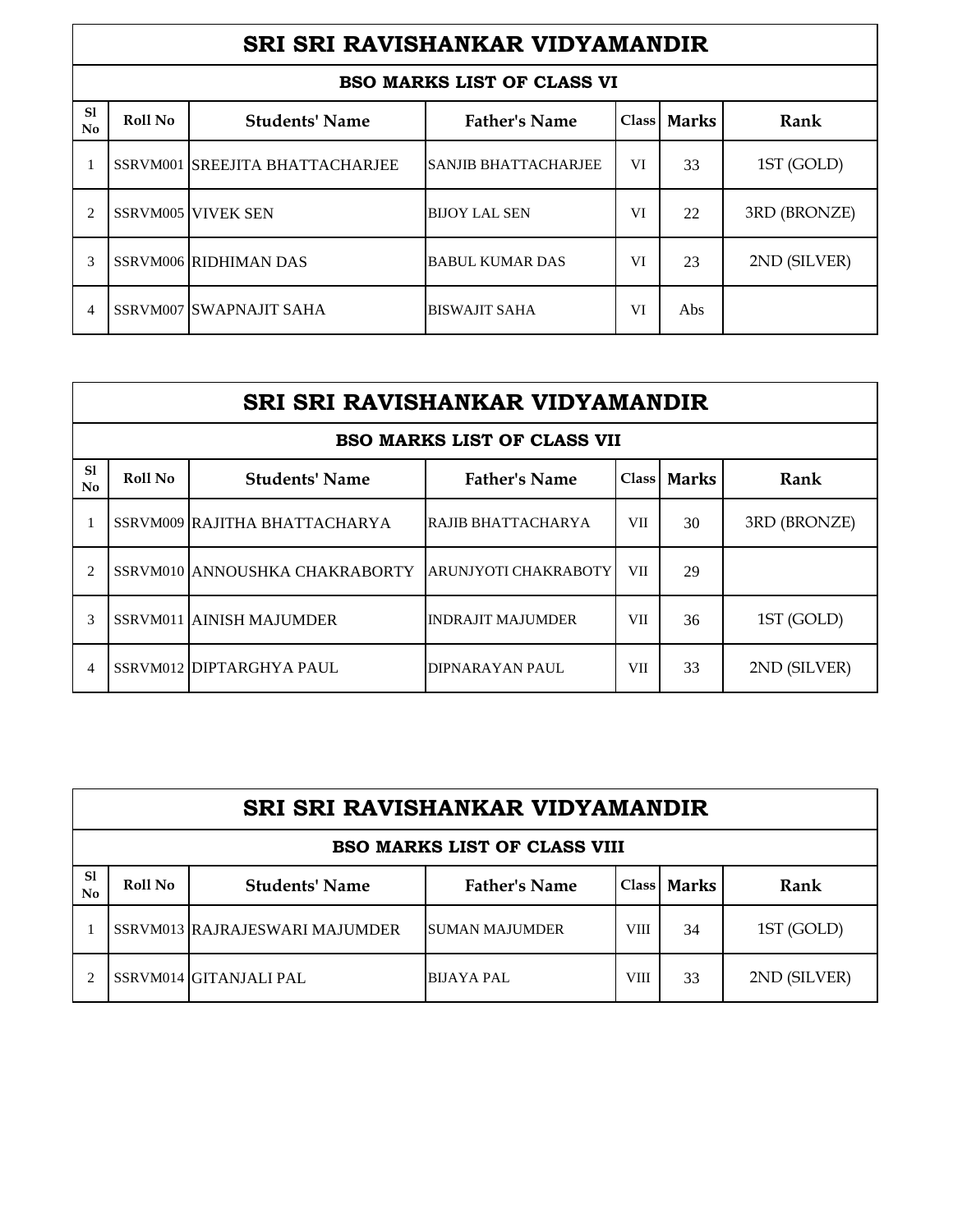|                      | SRI SRI RAVISHANKAR VIDYAMANDIR |                                 |                             |    |             |              |  |  |  |
|----------------------|---------------------------------|---------------------------------|-----------------------------|----|-------------|--------------|--|--|--|
|                      |                                 |                                 | BEO MARKS LIST OF CLASS VI  |    |             |              |  |  |  |
| S <sub>1</sub><br>No | Roll No                         | <b>Students' Name</b>           | <b>Father's Name</b>        |    | Class Marks | Rank         |  |  |  |
|                      |                                 | SSRVM001 SREEJITA BHATTACHARJEE | <b>SANJIB BHATTACHARJEE</b> | VI | 36          | 1ST (GOLD)   |  |  |  |
| 2                    |                                 | SSRVM004 PARAMA MAJUMDER        | <b>PALASH MAJUMDER</b>      | VI | Abs         |              |  |  |  |
| 3                    |                                 | SSRVM007 SWAPNAJIT SAHA         | <b>BISWAJIT SAHA</b>        | VI | Abs         |              |  |  |  |
| 4                    |                                 | SSRVM008 PRATIM DEBNATH         | RATAN DEBNATH               | VI | 33          | 2ND (SILVER) |  |  |  |

|                                 | SRI SRI RAVISHANKAR VIDYAMANDIR                                                   |                                |                                    |            |    |              |  |  |  |
|---------------------------------|-----------------------------------------------------------------------------------|--------------------------------|------------------------------------|------------|----|--------------|--|--|--|
|                                 |                                                                                   |                                | <b>BEO MARKS LIST OF CLASS VII</b> |            |    |              |  |  |  |
| <sub>S1</sub><br>N <sub>0</sub> | <b>Father's Name</b><br>Roll No<br>Rank<br><b>Students' Name</b><br>Class   Marks |                                |                                    |            |    |              |  |  |  |
|                                 |                                                                                   | SSRVM009 RAJITHA BHATTACHARYA  | RAJIB BHATTACHARYA                 | <b>VII</b> | 36 | 2ND (SILVER) |  |  |  |
| 2                               |                                                                                   | SSRVM010 ANNOUSHKA CHAKRABORTY | <b>ARUNJYOTI CHAKRABOTY</b>        | VII        | 34 |              |  |  |  |
| 3                               |                                                                                   | SSRVM011 AINISH MAJUMDER       | <b>INDRAJIT MAJUMDER</b>           | <b>VII</b> | 37 | 1ST (GOLD)   |  |  |  |
| 4                               |                                                                                   | SSRVM012 DIPTARGHYA PAUL       | DIPNARAYAN PAUL                    | <b>VII</b> | 35 | 3RD (BRONZE) |  |  |  |

|                      | SRI SRI RAVISHANKAR VIDYAMANDIR     |                                |                        |             |             |              |  |  |  |
|----------------------|-------------------------------------|--------------------------------|------------------------|-------------|-------------|--------------|--|--|--|
|                      | <b>BEO MARKS LIST OF CLASS VIII</b> |                                |                        |             |             |              |  |  |  |
| S <sub>1</sub><br>No | Roll No                             | <b>Students' Name</b>          | <b>Father's Name</b>   |             | Class Marks | Rank         |  |  |  |
|                      |                                     | SSRVM013 RAJRAJESWARI MAJUMDER | <b>ISUMAN MAJUMDER</b> | <b>VIII</b> | 26          | 2ND (SILVER) |  |  |  |
|                      |                                     | SSRVM014 GITANJALI PAL         | <b>BIJAYA PAL</b>      | <b>VIII</b> | 28          | 1ST (GOLD)   |  |  |  |